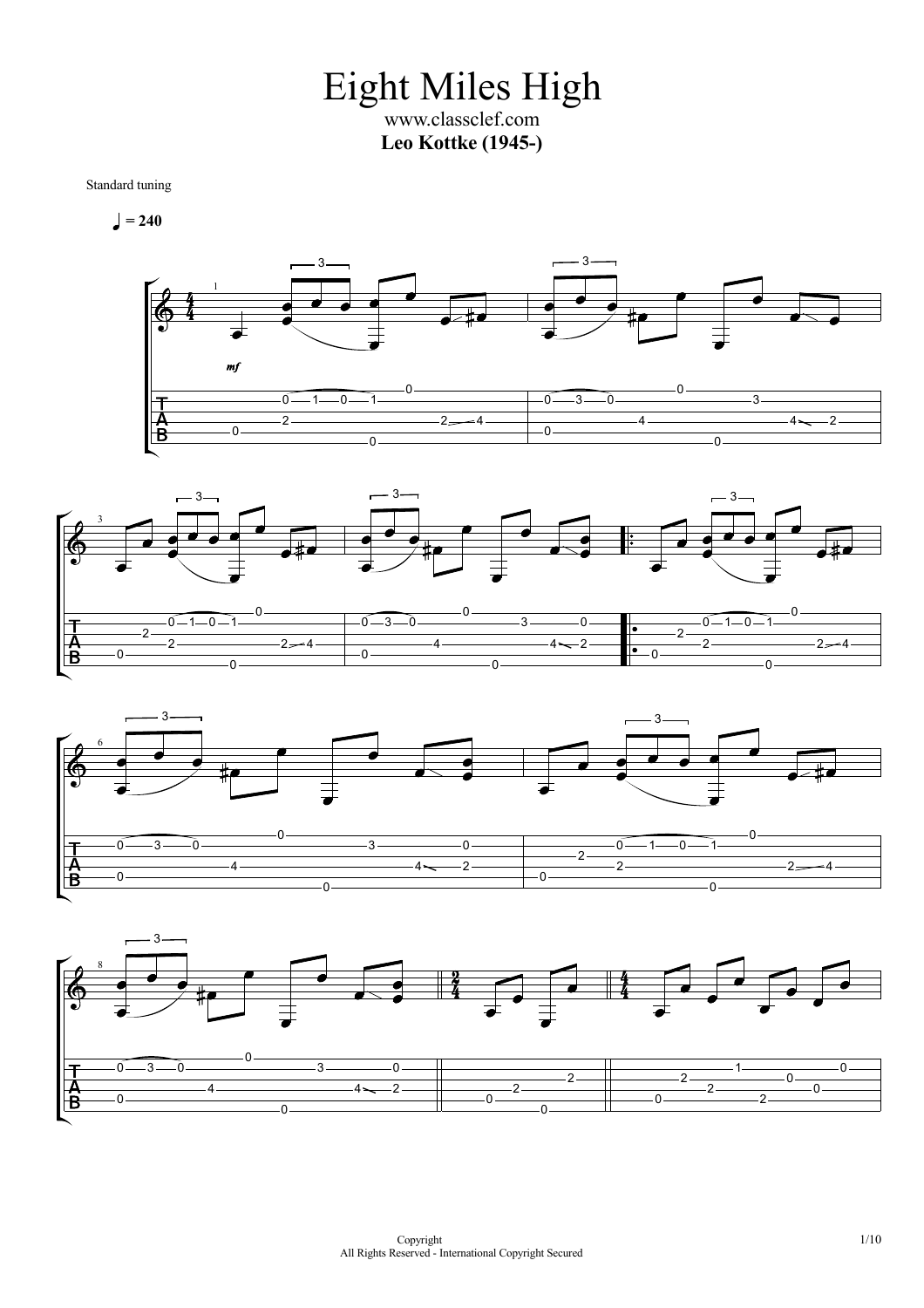







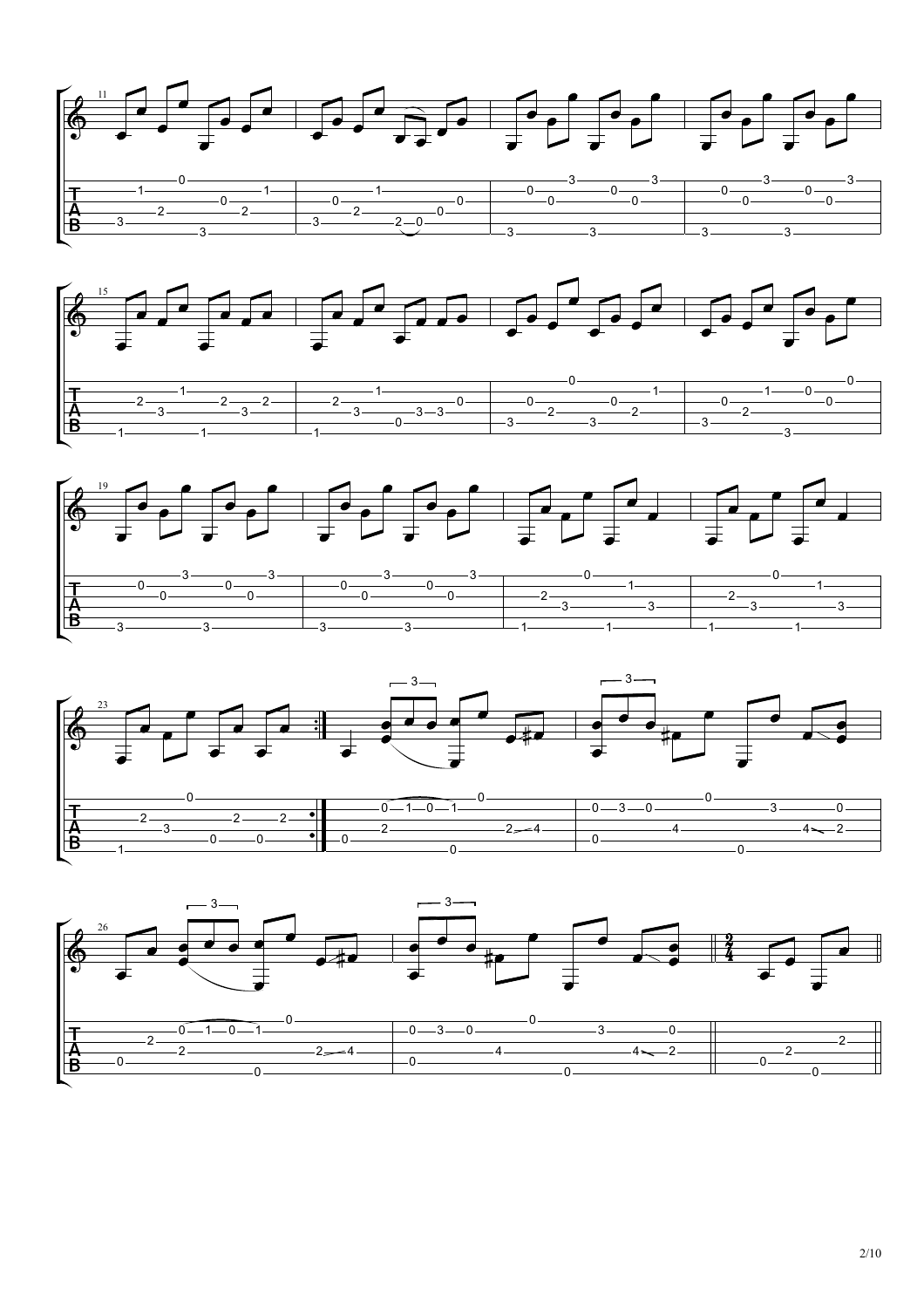







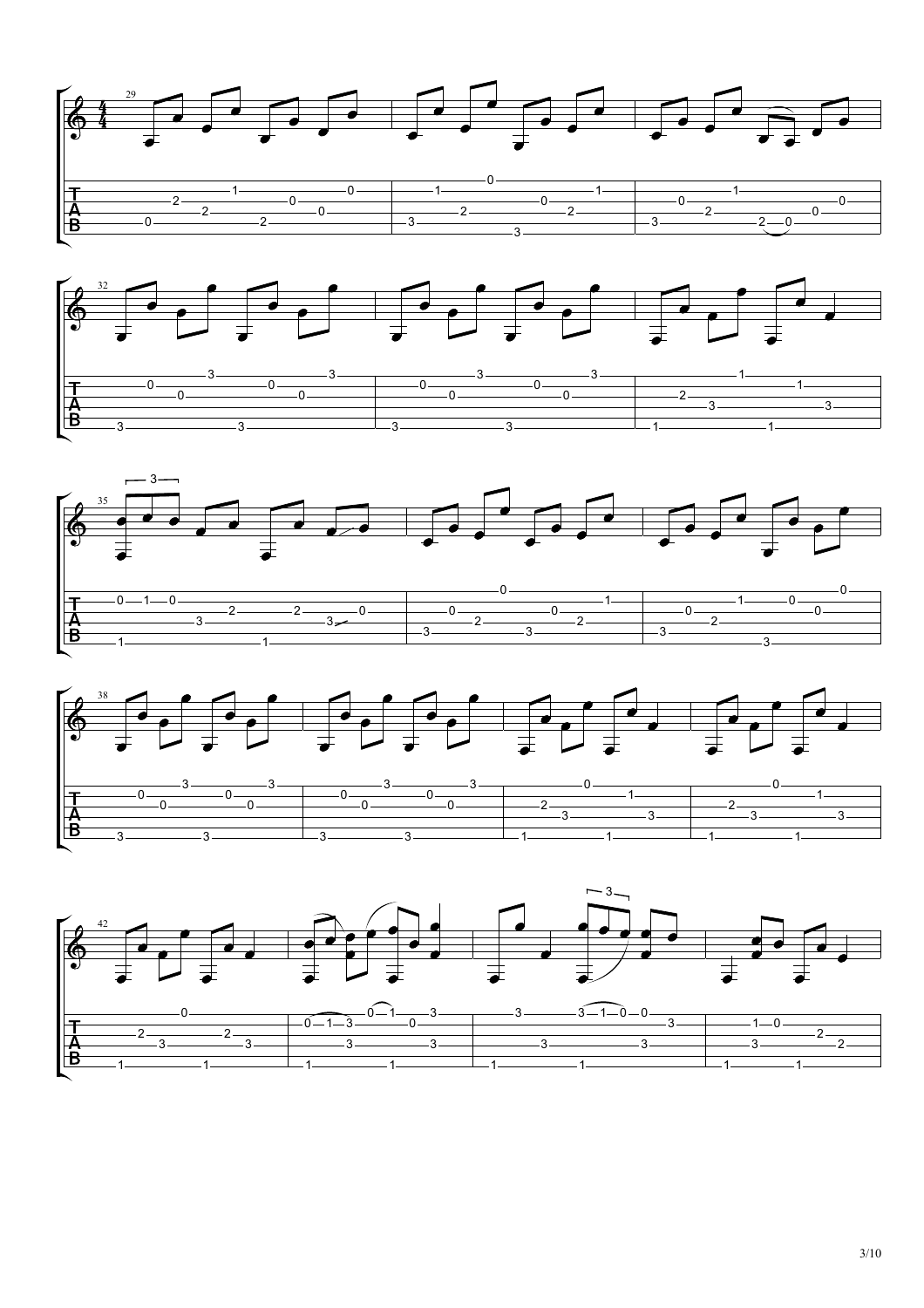







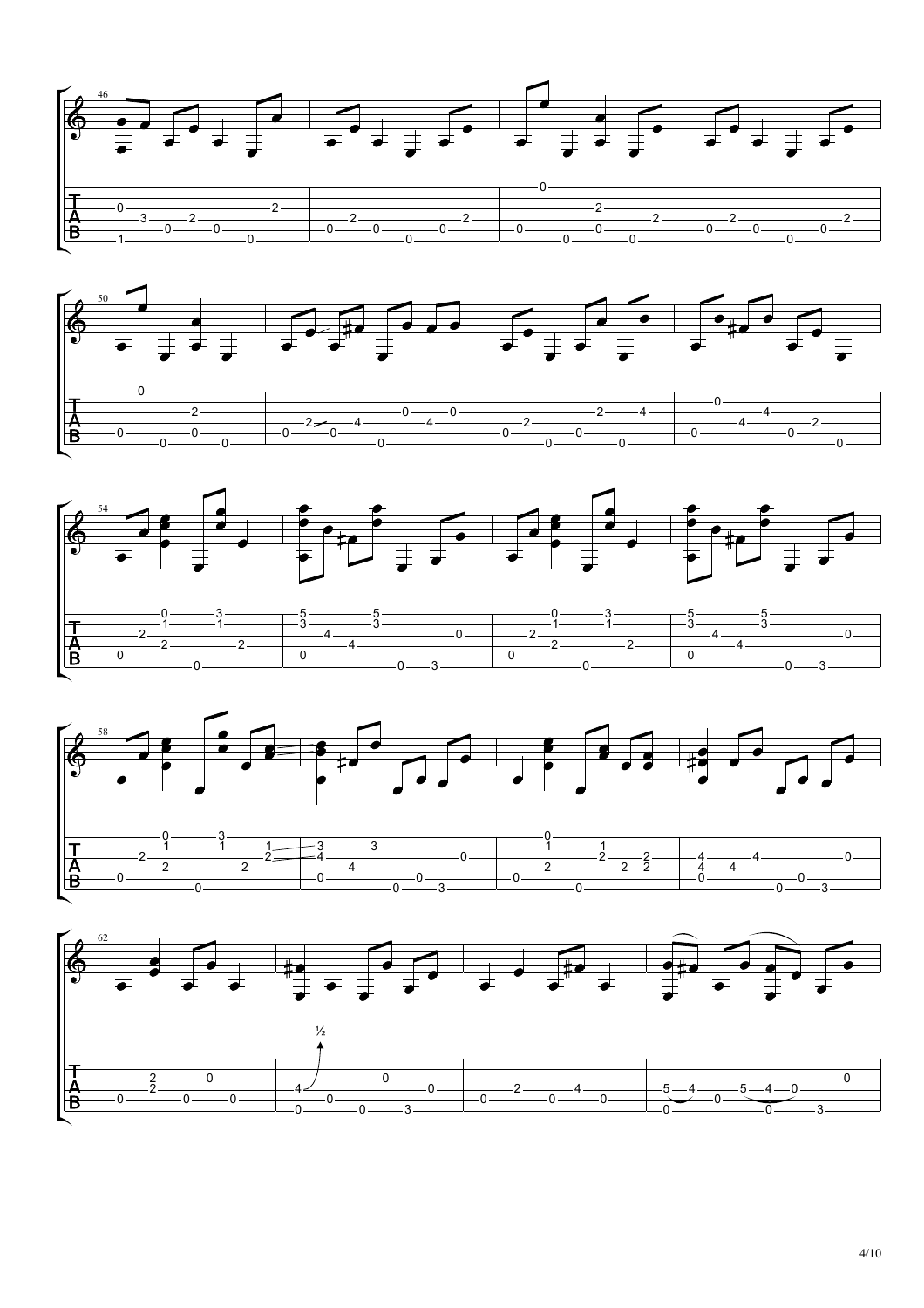









5/10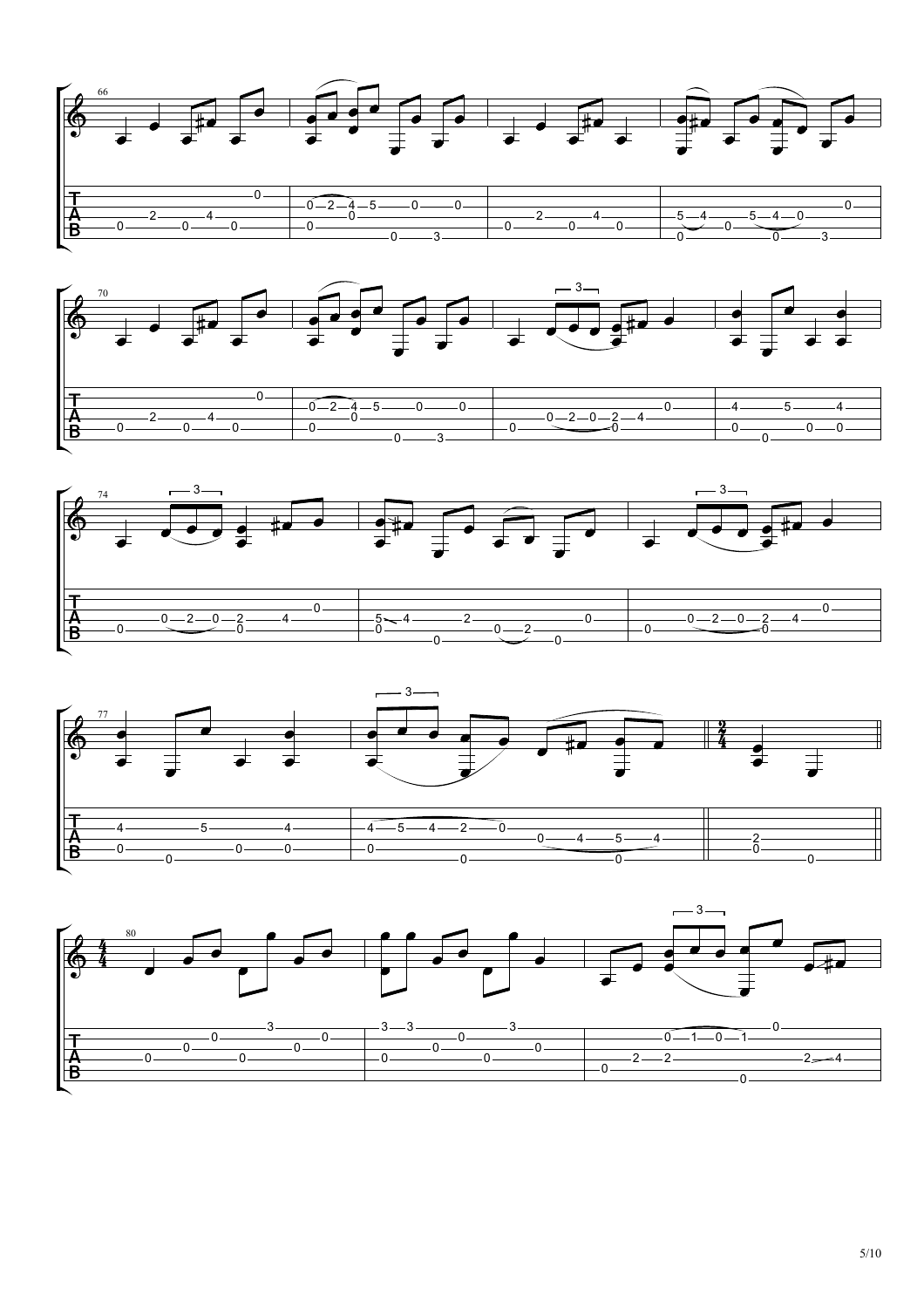







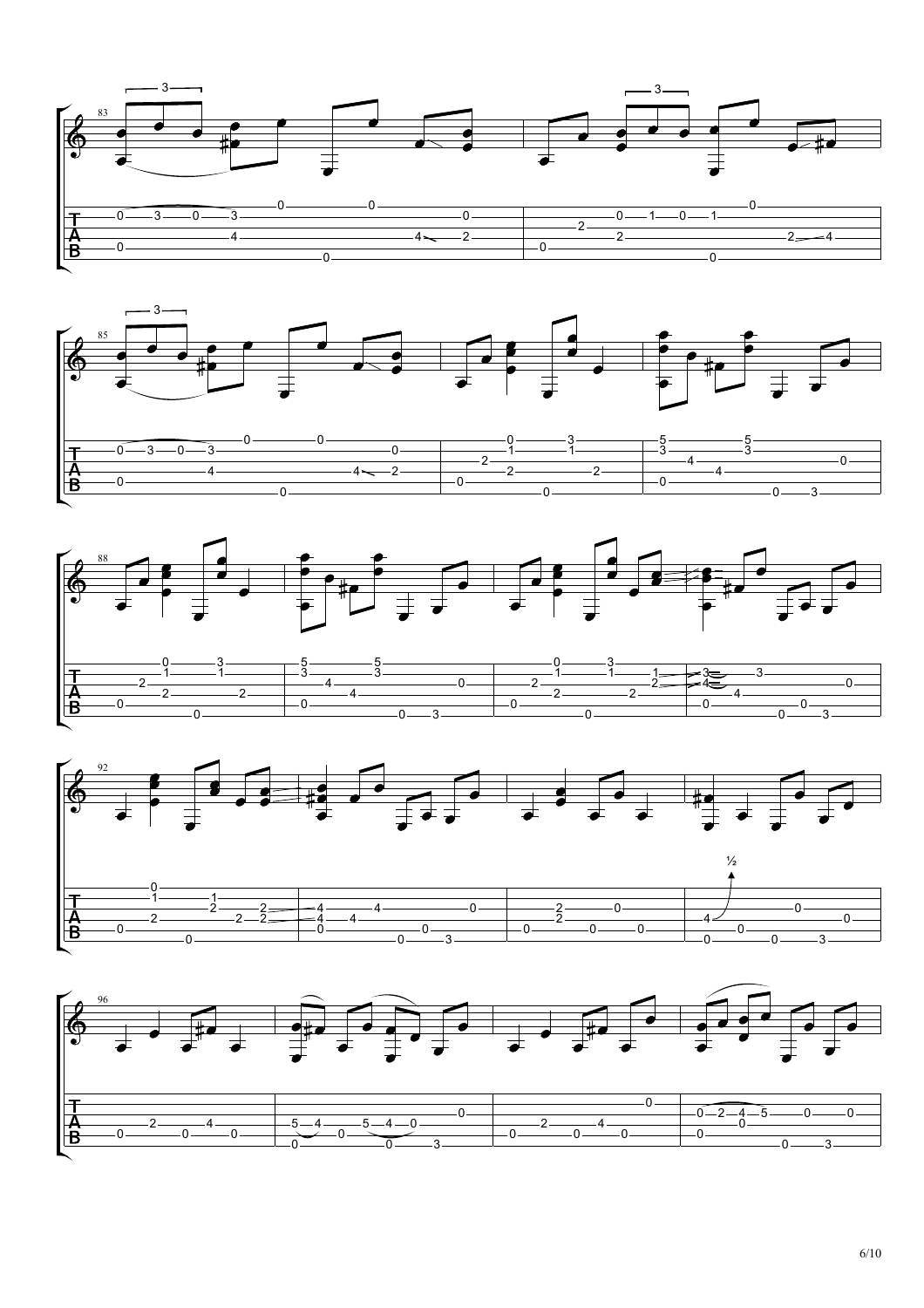







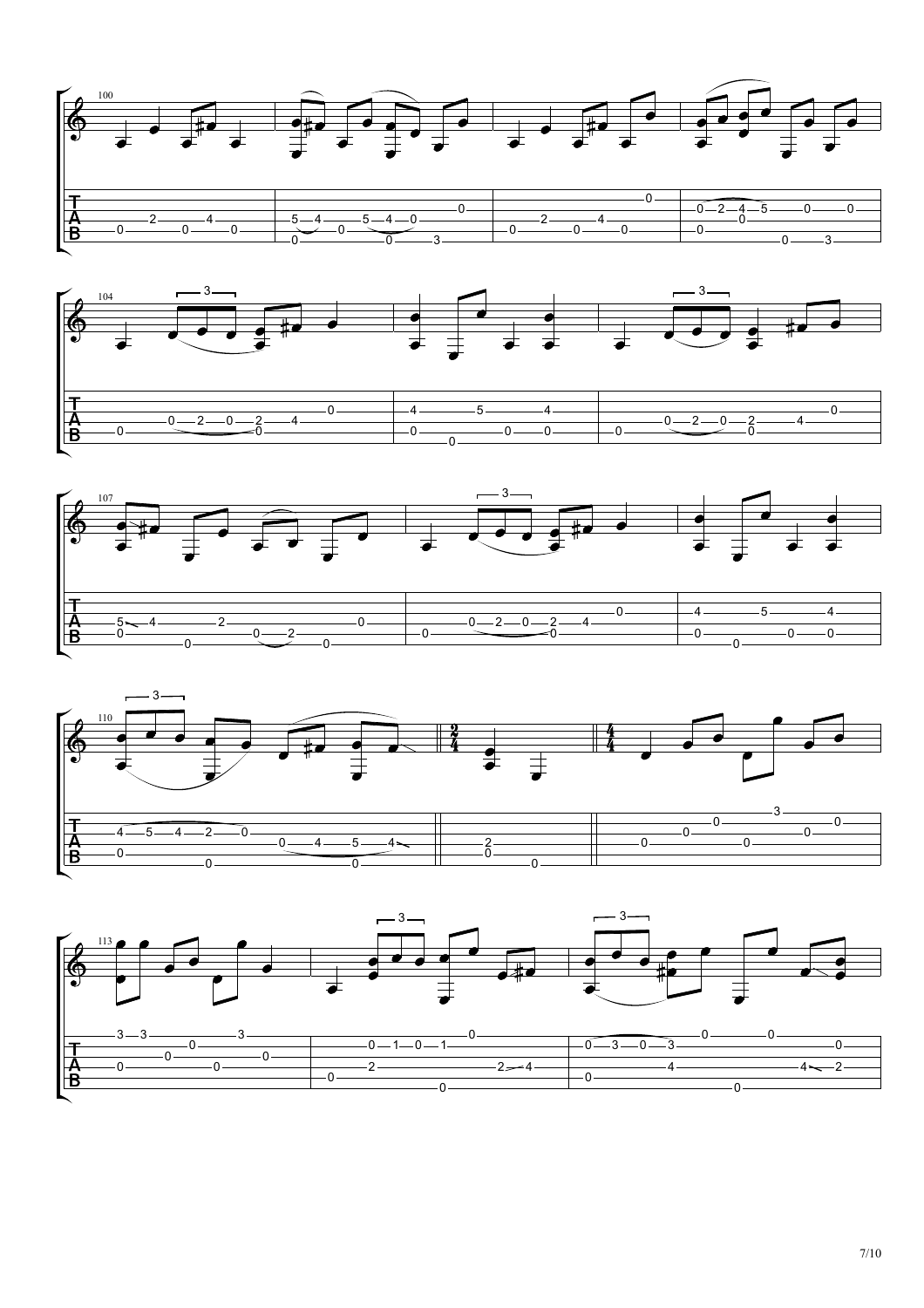







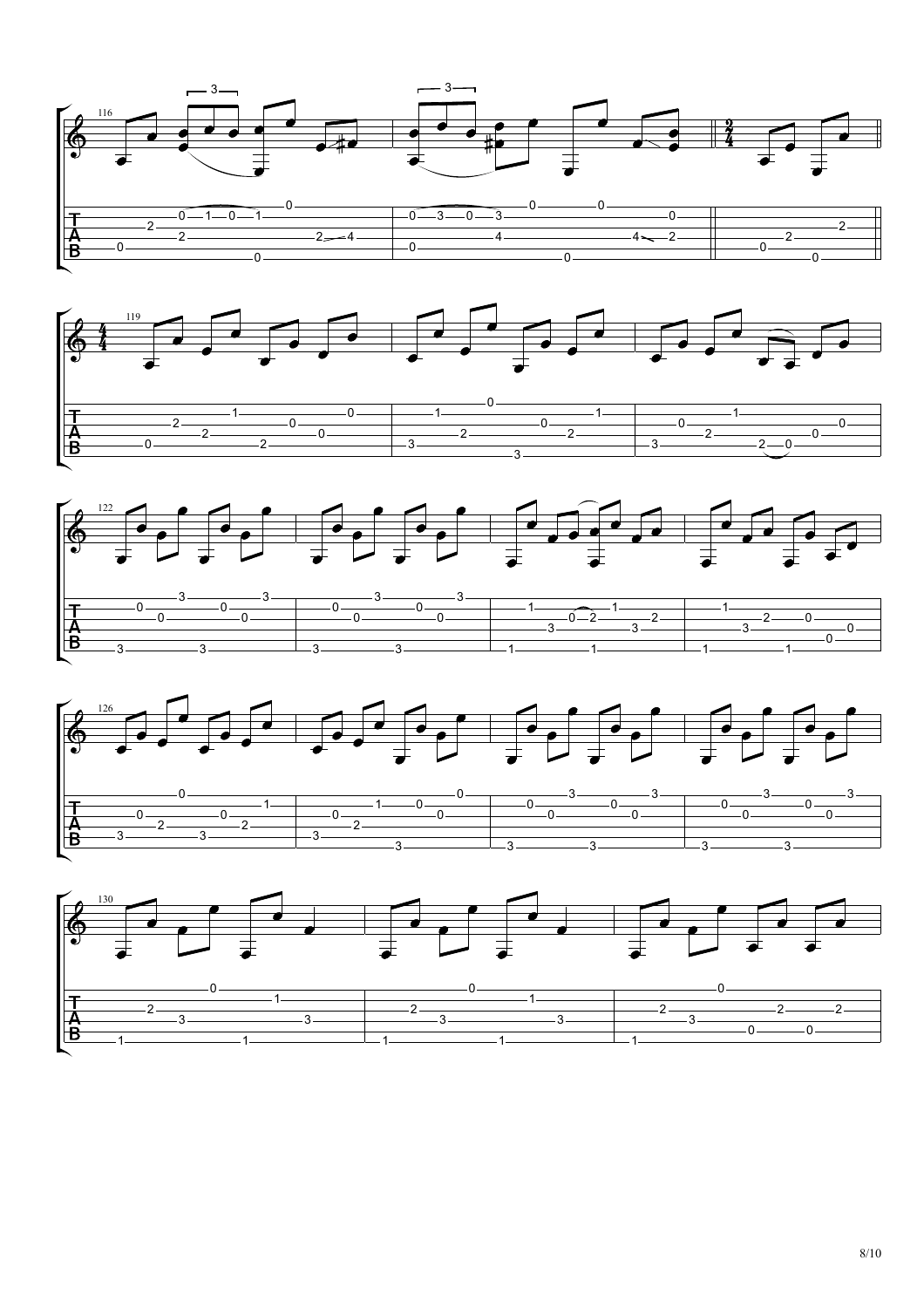